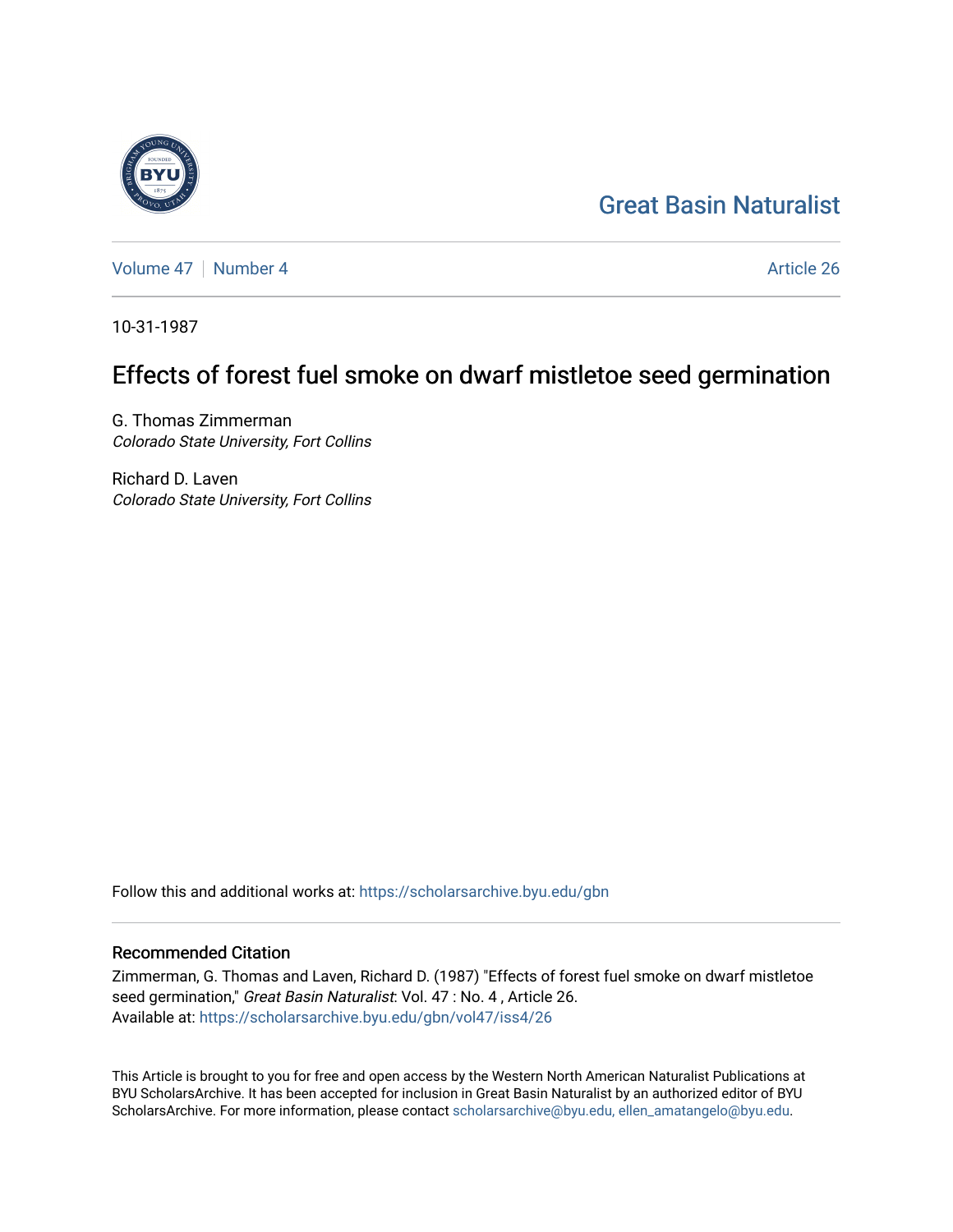#### EFFECTS OF FOREST FUEL SMOKE ON DWARF MISTLETOE SEED GERMINATION

G. Thomas Zimmerman' and Richard D. Laven'

Abstract. —Seeds of three species of dwarf mistletoe, Arceuthobium americanum Nutt. ex Engelm., A. cyanocarpum Coulter & Nelson, and A. vaginatum subsp. cryptopodwn (Engelm.) Hawksw. & Wiens, were exposed to smoke from burning forest fuels. Premeasured amounts of coniferous needles and branch wood were burned in <sup>a</sup> small incinerator with smoke passing through a closed chamber containing the seeds. Following three different smoke treatments and one high-temperature treatment, tests were conducted to evaluate the effects of these treatments on seed germination. Germination was inhibited for all species when the seeds were exposed to smoke for 60 minutes or longer. Seeds of A. americanum were unaffected by exposures of up to 40 minutes from fuels with high moisture contents, but enhanced germination occurred after 30 minutes of exposure to smoke from drier fuels. The percentage of germinating seeds of A. cyanocarpum and A. vaginatum showed Httle effect from exposures of up to 30 minutes.

Dwarf mistletoe species (Arceuthobium spp.) are the most serious of diseases in conif erous forest communities of western North America (Alexander and Hawksworth 1975). These plants are obligate parasites that attack specific coniferous host tree species and ap propriate water, minerals, and other nutri ents from the host. Injury to infected trees results in a continual reduction of host assimilatory leaf-surface area (Weir 1916, Korstian and Long 1922), decreased growth, reduced vigor, and increased mortality (Hawksworth 1961, 1975, Wicker and Leaphart 1976). Hawksworth and Wiens (1972) discuss dwarf mistletoe biology and host reaction extensively.

Wildfires, which occurred repeatedly in coniferous forest communities prior to the ad vent of organized fire suppression (Weaver 1951, Wellner 1970, Arno 1976, McRride and Laven 1976, Stokes and Dieterich 1980), are a major ecological force that influenced forest structure and development and also significantly affected dwarf mistletoe population dynamics (Gill and Hawksworth 1964, Baranyay 1970, Wicker and Leaphart 1976, Tinnin 1981). Fire affects dwarf mistletoes directly by killing and consuming host tissues and parasitic plants. These effects are dramatic, immediate, readily observable, and well known. The indirect relationships of fire to dwarf mistletoes, such as reduction of growth or

vigor in hosts and parasites, loss of parasite seed viability, or predisposition of hosts to other damaging agents, may be caused by exposure to smoke or elevated temperatures. These effects are subtle, gradual, and difficult to observe. The effects of forest fire smoke exposure on dwarf mistletoe growth and development are unknown and constitute an area of necessary research (Alexander and Hawksworth 1975, Hardison 1976, Koonce and Roth 1980, Smith 1981).

Several workers have reported the effects of smoke on various disease-causing agents.  $(1922)$  observed that mistletoe (Phoradendron spp.) parasitizing one seed juniper (Juniperus monosperma [Engelm.] Sarg.) died after exposure to smelter smoke. Spore germination, mycelial growth, and in fection of several species of fungi are inhibited after exposure to pine needle and grass smoke (Parmeter and Uhrenholdt 1975). Koonce and Roth (1980) suggested that heat and smoke may affect dwarf mistletoe plants (Arceuthobium campulopodum Engelm.) more severely than the associated host plants (Pinus ponderosa Laws.).

This study will improve our understanding of the indirect relationships of fire and dwarf mistletoe. The primary objective was to eval uate the effects of various durations of forest fuel smoke exposure on seed germination of three dwarf mistletoe species.

<sup>&</sup>lt;sup>1</sup>Department of Forest and Wood Sciences, Colorado State University, Fort Collins, Colorado 80523.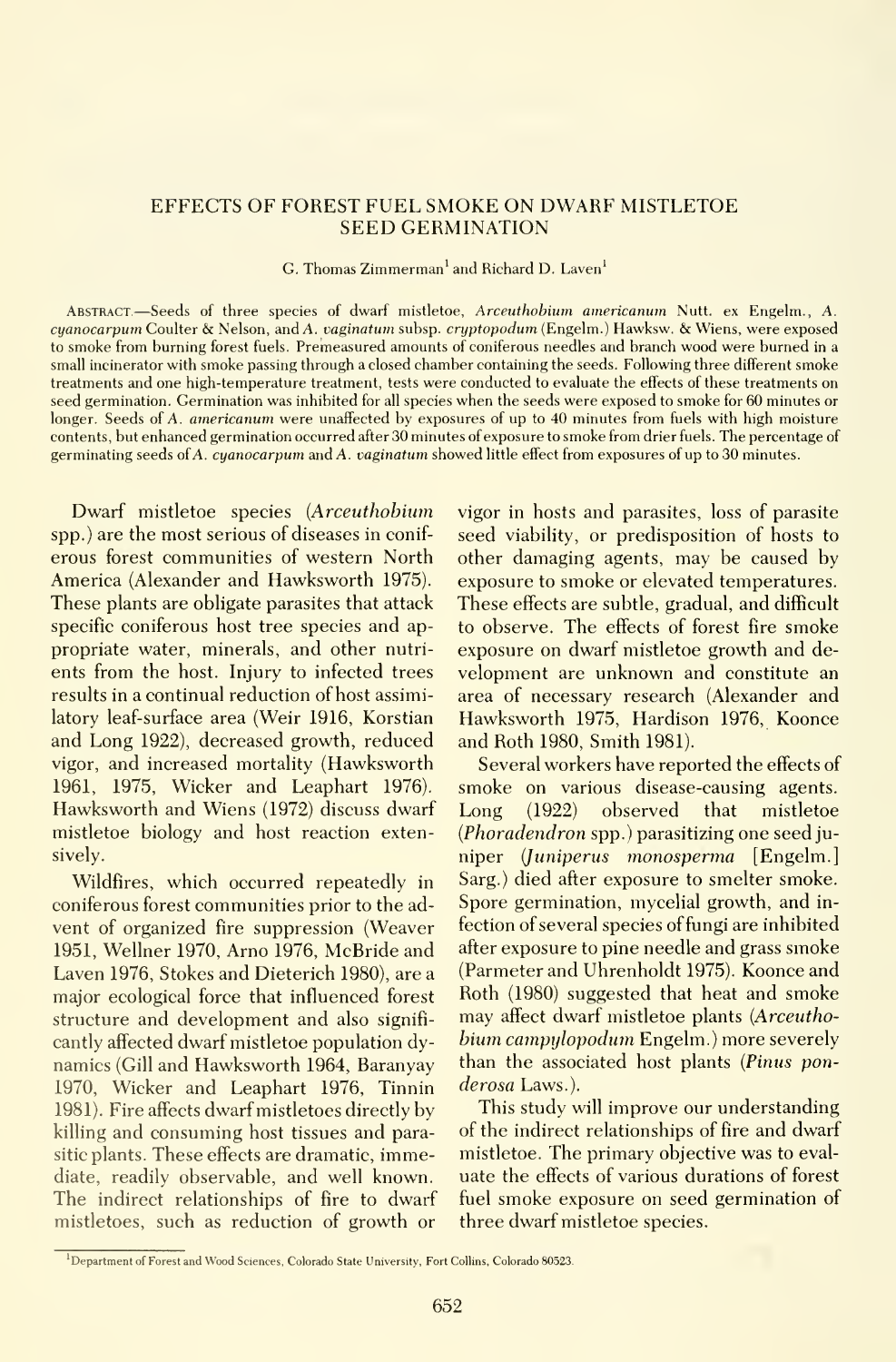#### Materials and Methods

Dwarf mistletoe, A. americanum, seeds were collected from lodgepole pine (Pinus contorta Dougl.), A. cyanocarpum were collected from limber pine (Pinus flexilis James), and A. vaginatum were collected from ponderosa pine in a manner similar to that dis cussed by Scharpf and Parmeter (1962). These seeds were then placed in petri dishes (50 per dish) and stored in <sup>a</sup> refrigerator at 6 C for equal time periods until ready for treatment.

A smoking apparatus, similar to that described by Parmeter and Uhrenholdt (1975), was constructed from a small wood stove, uninsulated duct pipe, and a refrigerator. Smoke from burning fuels in the wood stove passed into a 10-cm-diameter duct pipe and traveled 5.5 m through this uninsulated pipe to allow cooling and to minimize heat effects. The pipe entered the bottom of the refrigerator, permitting smoke movement through shelves supporting the petri dishes upward and outward through the refrigerator roof. Use of wire mesh shelves and a small electric fan promoted a somewhat even distri bution and movement of smoke through the chamber.

Three smoke treatment experiments were conducted. First, samples of seeds of all three dwarf mistletoe species were exposed to smoke for 0 (control), 60, and 180 minutes. Second, samples of all three species were ex posed to smoke for 0, 1,5, 15, and 30 minutes. Third, samples of only A. americanum seeds were exposed to smoke for 0, 10, 20, 30, 40, 50, 60, and 90 minutes.

Ponderosa pine, lodgepole pine, and Douglas-fir {Pseudotsuga menziesii [Mirb.] Franco) needles and branch wood were used to generate smoke. This fuel was collected from the forest floor duff layer. Moisture content and weight of fuels consumed were deter mined prior to each experiment. Air temperatures inside and outside the smoking chamber were recorded during the exposure periods. Chemical composition of smoke was analyzed for polynuclear aromatic hydrocarbons (PAH), <sup>a</sup> common pollutant in combustion emissions. Analysis methods are reported in Tan et al. (1985).

Separate germination tests were conducted with A. *americanum* seeds in an attempt to assess the effects of high temperatures on ger-

mination. Only A. americanum seeds were used in this test as well as in the third smoke treatment experiment because seeds of the other species were not available in sufficient quantities for collection and treatment. The A. americanum seeds were exposed to ele vated temperatures for selected time periods in a portable heating apparatus.

The heat treatment chamber was constructed of lightweight aluminum and insu lated with 2.54-cm insulation board. A small electric fan was attached to the bottom of the box along with the heat source, a 750-watt ceramic heating coil screwed into a 110-volt electric light socket. An aluminum shelf, insu lated on the upper side, was placed directly above the heating element to shield petri dishes and dwarf mistletoe seeds from direct heat. This shelf was open on both sides, and the continuously operating fan promoted movement of heated air around the shield into the space occupied by the dishes and seeds.

Air temperatures inside the treatment chamber were controlled by a separate control box. This device possessed time and temperature control features which enabled the setting of a desired temperature and time period on the dial panel. The control box auto matically activated the heating element as needed to attain the desired temperature. After the preset temperature was achieved, the timer engaged and the heating element operated as needed to maintain the internal temperature. Following operation for the preset time period, the control box disengaged both the timer and the heating element, allowing the chamber to cool down. A solid-state, twoterminal, integrated circuit temperature transducer attached to the control box circuit board monitored the chamber air temperature. This transducer permitted the control box to maintain the chamber temperature within  $\pm$  0.5 degrees C. A thermometer placed inside the treatment chamber pro vided a check of the temperature controller.

Elevated temperature treatments included time periods of 30 and 45 minutes for both 35 and 40 C, and 2, 5, and 10 minutes for 45 and 50 C. An unexposed group was used for comparison. These temperatures and durations were selected to correspond to the temperature environments within the smoke treat ment chamber during smoke experiments.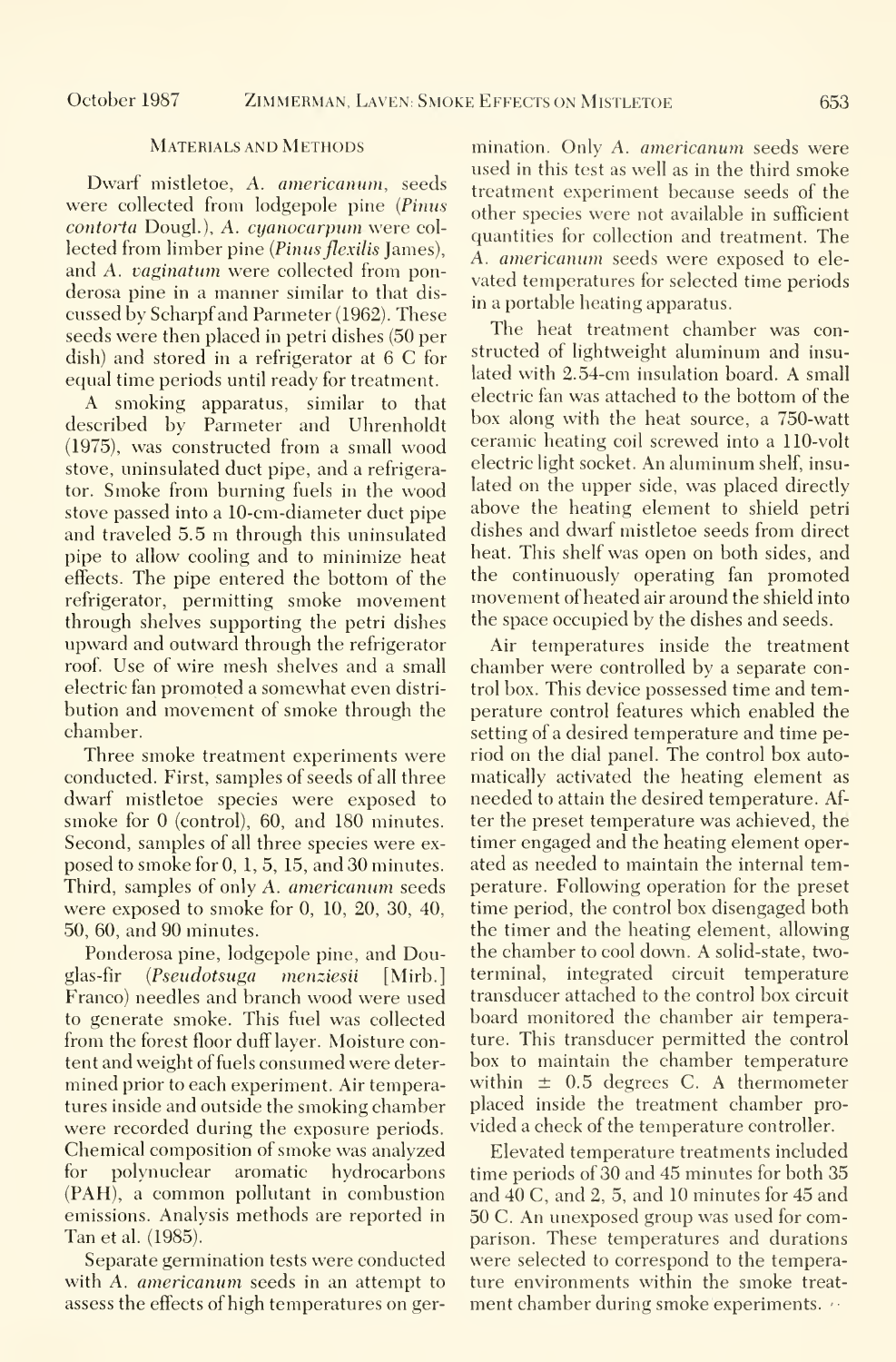Table 1. Air temperature (°C) during smoke treatment experiments.

| Experiment<br>number | Temperature <sup>1</sup><br>location | Time (minutes) |    |                 |                          |    |                                |    |    |    |    |    |     |     |     |
|----------------------|--------------------------------------|----------------|----|-----------------|--------------------------|----|--------------------------------|----|----|----|----|----|-----|-----|-----|
|                      |                                      | $\mathbf{0}$   |    | $5\overline{)}$ | 10                       | 15 | 20                             | 30 | 40 | 50 | 60 | 90 | 120 | 150 | 180 |
|                      | $\Omega$                             | 12             |    |                 |                          |    |                                |    |    |    | 12 | 14 | 13  | 12  | 12  |
|                      |                                      |                |    |                 |                          |    |                                |    |    |    | 40 | 40 | 43  | 46  | 41  |
| $\overline{2}$       | $\Omega$                             | 17             |    | 17              | $\overline{\phantom{m}}$ | 19 | $\overline{\phantom{m}}$       | 21 |    |    |    |    |     |     |     |
|                      |                                      | 21             | 21 | 21              | $\overline{\phantom{m}}$ | 23 | <b>Contract Contract State</b> | 31 |    |    |    |    |     |     |     |
| 3                    | $\theta$                             | 10             |    | 10              | 11                       | 12 | 13                             | 16 | 18 | 18 | 18 | 23 |     |     |     |
|                      |                                      | 9              |    | 25              | 30                       | 35 | 32                             | 35 | 37 | 37 | 38 | 44 |     |     |     |

<sup>1</sup>Temperature locations are signified as  $0 =$  outside ambient air temperature,  $1 -$  air temperature inside smoke treatment chamber.

TABLE 2. Average percent germination of A. americanum seeds after exposure to temperatures and durations that occurred during smoke treatments.

|            | Time (minutes) |      |         |      |           |  |  |  |  |  |
|------------|----------------|------|---------|------|-----------|--|--|--|--|--|
| Temp $(C)$ | 2              | 5    | 10      | 30   | 40        |  |  |  |  |  |
| 35         |                |      |         | 35.6 | 18.8      |  |  |  |  |  |
| 40         |                |      |         | 38.8 | $6.4^{3}$ |  |  |  |  |  |
| 45         | 30.8           | 28.8 | 26.4    |      |           |  |  |  |  |  |
| 50         | $50.8^2$       | 24.0 | $6.0^3$ |      |           |  |  |  |  |  |

<sup>1</sup>Average germination of the untreated group used for comparison =  $26.8\%$ . <sup>2</sup>Average percent germination significantly higher than untreated group. <sup>3</sup>Average percent germination significantly lower than untreated group.

After exposure to smoke or high temperatures, treated and untreated seeds were immersed in a 2% hydrogen peroxide solution to inhibit fungal attack and facilitate maximum germination (Wicker 1974). The seeds were then placed in a standard germination chamber for 30 days and maintained at 16 C with an 8-hour light treatment during each 24-hour period. A visible radicle that ruptured the endocarp was taken as positive evidence of germination (Knutson 1969). Statistical analyses that compared average percent germination of treated and untreated groups were conducted with one-way analysis of variance and Duncan's Multiple Range Test. The .05 level of statistical probability was selected as significant.

#### **RESULTS**

During the initial experiment, 3,235 g of fuel averaging 8% moisture content (oven-dry basis) was consumed. In the second experiment, 1,816 g of fuel having a moisture content of 25% was burned, while in the final experiment  $4,225$  g of fuel with an average moisture content of 34% was consumed.

Maximum air temperatures outside the treatment chamber varied from 12 to 23 C for the three experiments (Table 1). Inside chamber temperatures showed a gradual increase in all experiments, with the maximum reaching as high as 46 C (Table 1). Although inside air temperatures exceeded outside air temperatures throughout most of the experiments, the maximum inside temperature persisted for a relatively short time.

Analyses of smoke particulates to assess PAH composition were conducted on both the wood and duff fuel used in the study. Composition of PAH from wood burning was found to resemble that from other environmental samples such as air particulates and sediments where parental PAH are the predominant components (Tan et al., unpublished manuscript). Duff burning, however, illustrated a PAH composition markedly different from the composition in environmental samples such as air, sediments, and woodburning emitted particulates.

In typical environmental samples, parental PAH generally make up the major components. In smoke particles from duff burning, phenanthrene, alkylated phenanthrene, alkylated cyclopenta(def)phenanthrene, and dodecahydrochrysene clearly stood out as the predominant components (Tan et al., unpublished manuscript). In addition, the concentration of individual PAH in smoke particles varied with moisture content of burning duff, but not in a systematic way for all components (Tan et al., unpublished manuscript). No ready explanation is available for this occurrence.

Exposure of dwarf mistletoe seeds to elevated temperatures for different periods of time resulted in variable seed germination (Table 2). While average percent germination of seeds did not continually decrease as time and temperature increased, it was lowest after treatment. After heating at temperatures of 40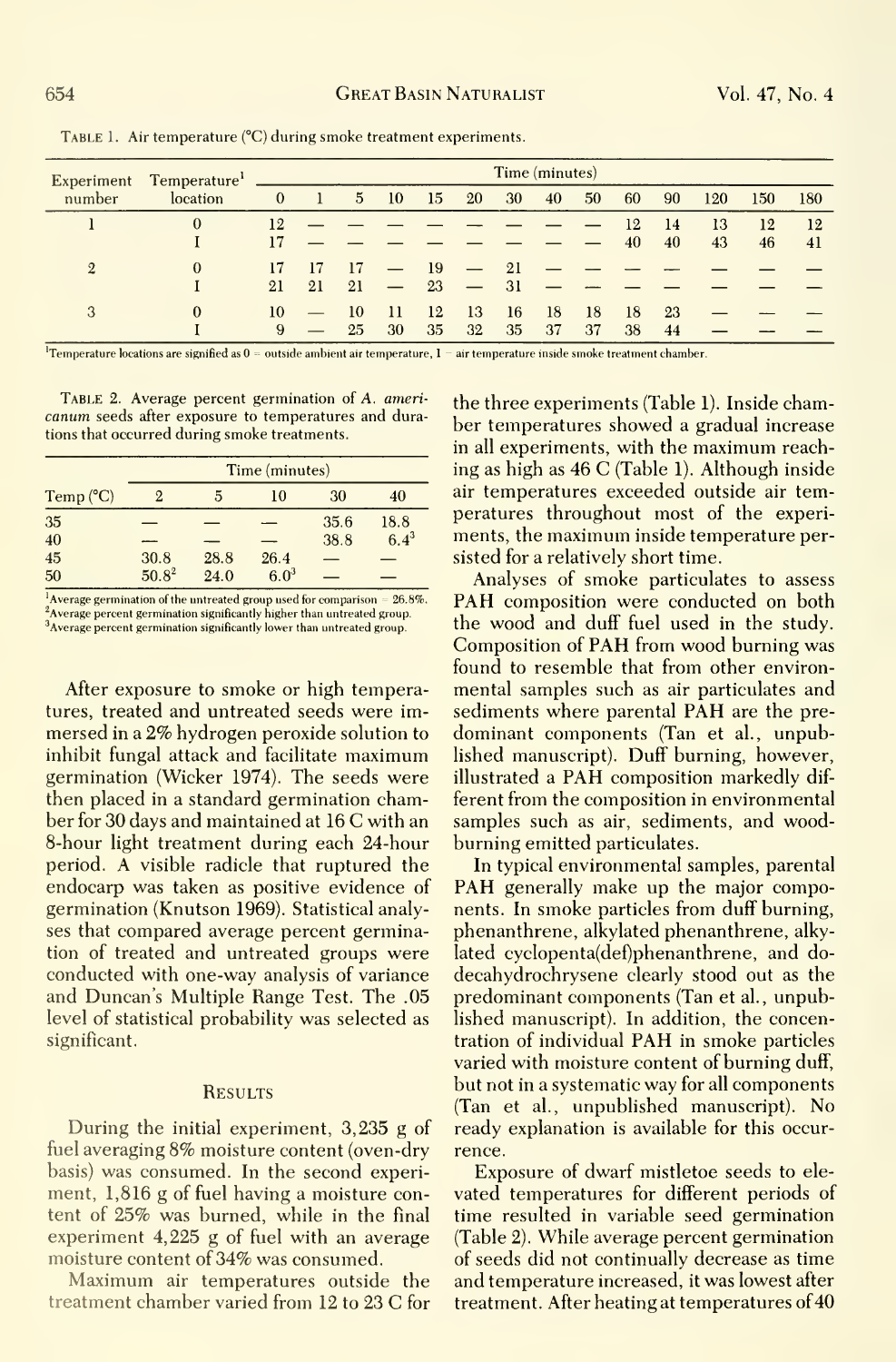

Fig. 1. Average percent germination of *Arceuthobium vaginatum* (Ar Va), A. *cuanocarpum* (Ar Cy), and A. americanum (Ar Am) in relation to duration of smoke exposure from fuels with 25% moisture content.



Fig. 2. Average percent germination of Arceuthobium vaginatum (Ar Va), A. cyanocarpum (Ar Cy), and A. americanum (Ar Am) in relation to duration of smoke exposure from fuels with 8% moisture content.

C for 40 minutes, average percent germination was significantly reduced (Table 2). Germination was unaffected when exposed to 45 C. Treatment at a still higher temperature (50) C) appeared to stimulate germination at low durations (2 min), while inhibiting germination after 10 minutes (Table 2).

Exposure of dwarf mistletoe seeds to different smoke durations caused varying results, depending on the moisture content of the fuels consumed (Figs.  $1-3$ ). Average percent seed germination of all dwarf mistletoe species was markedly reduced after smoke exposure of 60 minutes or more regardless of the fuel moisture content (Figs. 1, 3).

Average percent germination of A. americanum seeds varied with both duration of smoke exposure and fuel moisture content (Figs.  $1-3$ ). Smoke exposure of 20 minutes or less had no effect on germination in all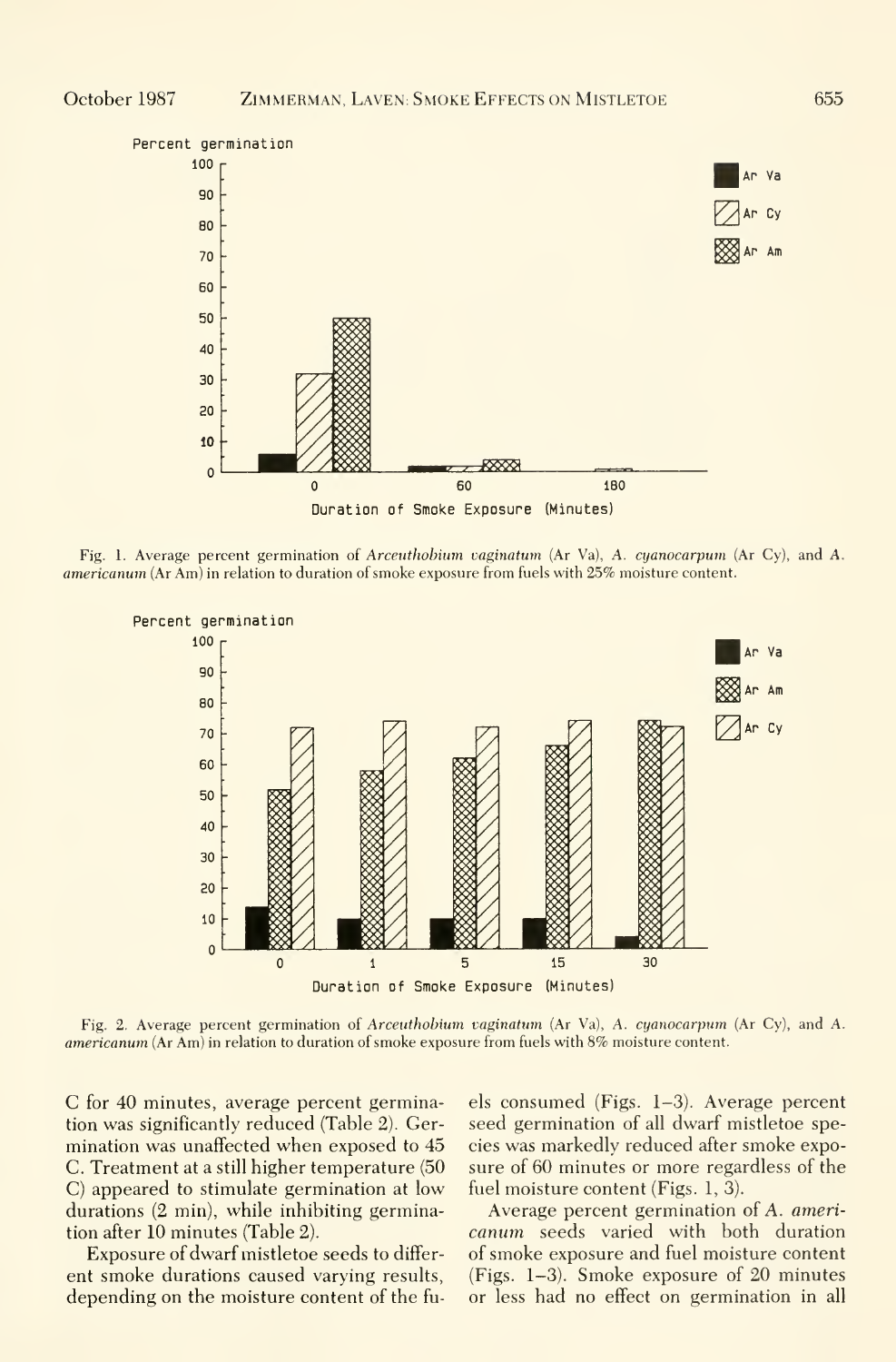

Fig. 3. Average percent germination of Arceuthobium americanum (Ar Am) in relation to duration of smoke exposure from fuels with 34% moisture content.

experiments except that exposure to smoke from moist fuels for 10 minutes resulted in significantly lower average percent germination (Fig. 3). However, this trend was not consistent because both untreated seed groups and groups exposed for longer duration had significantly higher germination per centages (Fig. 3). This apparent anomaly may have resulted from factors other than exposure to forest fuel smoke. Exposure of seeds of this species to smoke for 30 minutes from fuels with a low moisture content resulted in aver age percent germination levels significantly higher than seeds in the unexposed group (Fig. 2). However, 30 minutes of smoke exposure from fuels with high moisture contents resulted in no significant differences in aver age percent germination (Fig. 3). Exposure to smoke from fuels with high moisture content for longer than 40 minutes caused a significant decrease in the germination of A. *americanum* seeds (Fig. 3). The percentage of germinating seeds exposed to 60 minutes of smoke was less than one-twelfth of the average germination for the untreated groups in both the first and third experiments (Figs. 1, 3). No A. ameri canum seeds germinated after smoke exposure reached 90 minutes (Figs. 1, 3).

Average percent germination of A. cyanocarpum seeds exposed to smoke for 0, 1,5, 15, and 30 minutes did not differ markedly (Fig. 2). However, average percent seed germination was significantly reduced after exposure to smoke for at least 60 minutes (Fig. 1).

Germination percentages of A. vaginatum were considerably lower than those of the other species for all treatments including the controls (Figs. 1, 2). Germination of A. vaginatum seeds decreased slightly as smoke ex posure increased but was not significant until exposure periods exceeded 30 minutes.

#### **DISCUSSION**

Substantially lower seed germination per centages of all dwarf mistletoe species when smoke exposures exceeded 30 minutes may result from several factors: (1) a threshold level of smoke toxicity to seeds, (2) chemical toxicity of various fuel types, (3) temperature, and (4) lack of air mixing around the plants.

The occurrence of PAH in the combustion products of carbonaceous fuels agrees with Sandberg et al. (1979). In <sup>a</sup> study of PAH production from laboratory burning of pine needles with moisture contents ranging from 18 to 27%, McMahon and Tsoukalas (1978) report that heading fires appear to produce higher total particulate matter but lower PAH values than backing fires. Within heading fires, PAH levels also vary as the fire phase varies. Flaming phases produce lower levels of both total particulate matter and PAH than smoldering phases. Specific causes of these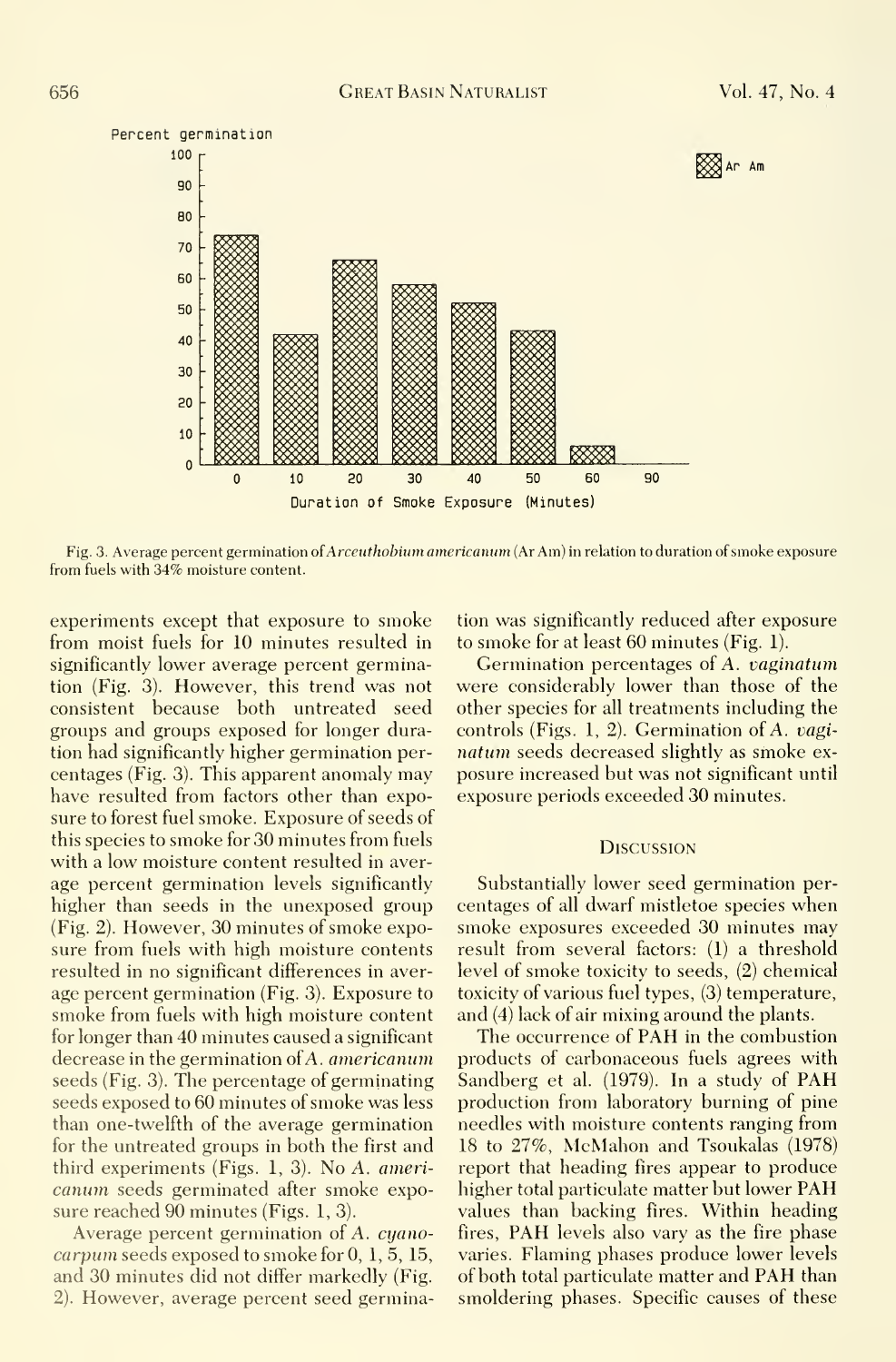effects are hard to pinpoint, but apparently the longer residence times associated with backing and smoldering fires are more conducive to PAH-compound formation.

Increasing moisture in fuels should result in lower combustion efficiency, thereby increas ing residence time and PAH production. But, fuels burned with the lowest moisture content (8%) caused the greatest total PAH production (Tan et al. , unpublished manuscript). Total PAH production was lowest in smoke pro duced from the fuels having the highest moisture content. Since individual PAH concentrations varied in an unsystematic fashion as fuel moisture content increased, the influ ence of specific compounds on seed germination appears to be more important than the influence of total PAH production.

Exposure duration is a major factor deter mining the degree of injury from compounds contained in or formed as a result of smoke (Jensen and Dochinger 1974, Dochinger and Jensen 1975). Smoke contains or results in formation of numerous compounds, primarily oxidants (Cramer 1974, Evans et al. 1977), which are toxic at relatively low levels to vegetation. Smoke in low doses can have minor effects on plant physiological processes, while high doses can result in acute toxicity and tissue necrosis (Sandberg et al. 1979).

Structure of the smoke treatment chamber failed to remove all possible effects of hightemperature exposure on seed germination. Separate tests completed with the heating apparatus, however, did effectively isolate this source of variation. Average percent germination of those seeds exposed only to elevated temperatures did not follow any consistent trends. Although differential viability may have been responsible for these inconsistencies, it was not assessed in either the smoke or temperature treatments. The fact that differ ential viability had an equal probability of in fluencing the percent of seeds germinating after exposure to smoke or high temperatures indicates that it had little effect on the observed outcome.

Seeds exposed to temperature environments in the heating apparatus (which corre spond to temperature environments within the smoke treatment chamber) showed reductions in average percent germination only af ter long exposure. Thus, it appears that at these temperatures for exposures of less than 60 minutes, smoke was the major factor influ encing dwarf mistletoe seed germination. As exposure exceeded 60 minutes, the temperature treatment became an increasingly important factor affecting seed germination. After longer durations (90 minutes), the combined effects of the temperatures used in this study and smoke appear lethal to dwarf mistletoe seeds.

Average percent germination of A. vaginatum seeds was significantly lower than the other species for all treatments, including the control. Conceivably, lower germination per centages of A. vaginatum seeds may indicate that the other species have evolved ecological adaptations to smoke exposure. Seeds of A. vaginatum commonly mature four to six weeks before the seeds of A. americanum and A. cyanocarpum. Upon reaching maturity, A. vaginatum seeds are expelled from the fruit and germinate within a short period of time. Seeds of A. americanum and A. cyanocarpum mature in late August or early September and are expelled onto the host material. They then overwinter on the twig and germinate the following May. Consequently, A. vaginatum seeds are susceptible to smoke exposure for a much shorter period of time than those of the other species. Frequent smoke exposure may have permitted seeds of A. americanum and A. cyanocarpum to evolve mechanisms that promote successful germination in the pres ence of smoke of low concentrations for short durations.

#### **SUMMARY**

Fire is one of the principal agents preventing parasitic species from overrunning host populations (Tinnin 1981). Smoke from fire is <sup>a</sup> common occurrence in many coniferous forest communities. Although the preservative properties of smoke are well known (Frazier 1967), the specific effects of smoke expoon dwarf mistletoe growth and development have not been documented.

Results reported here indicate that pro longed smoke exposure inhibits dwarf mistle toe seed germination. After continuous exposure for more than 60 minutes, smoke, and the accompanying increase in temperatures, both severely limit dwarf mistletoe seed ger mination. Brief exposure to smoke from fuels with low moisture contents causes increased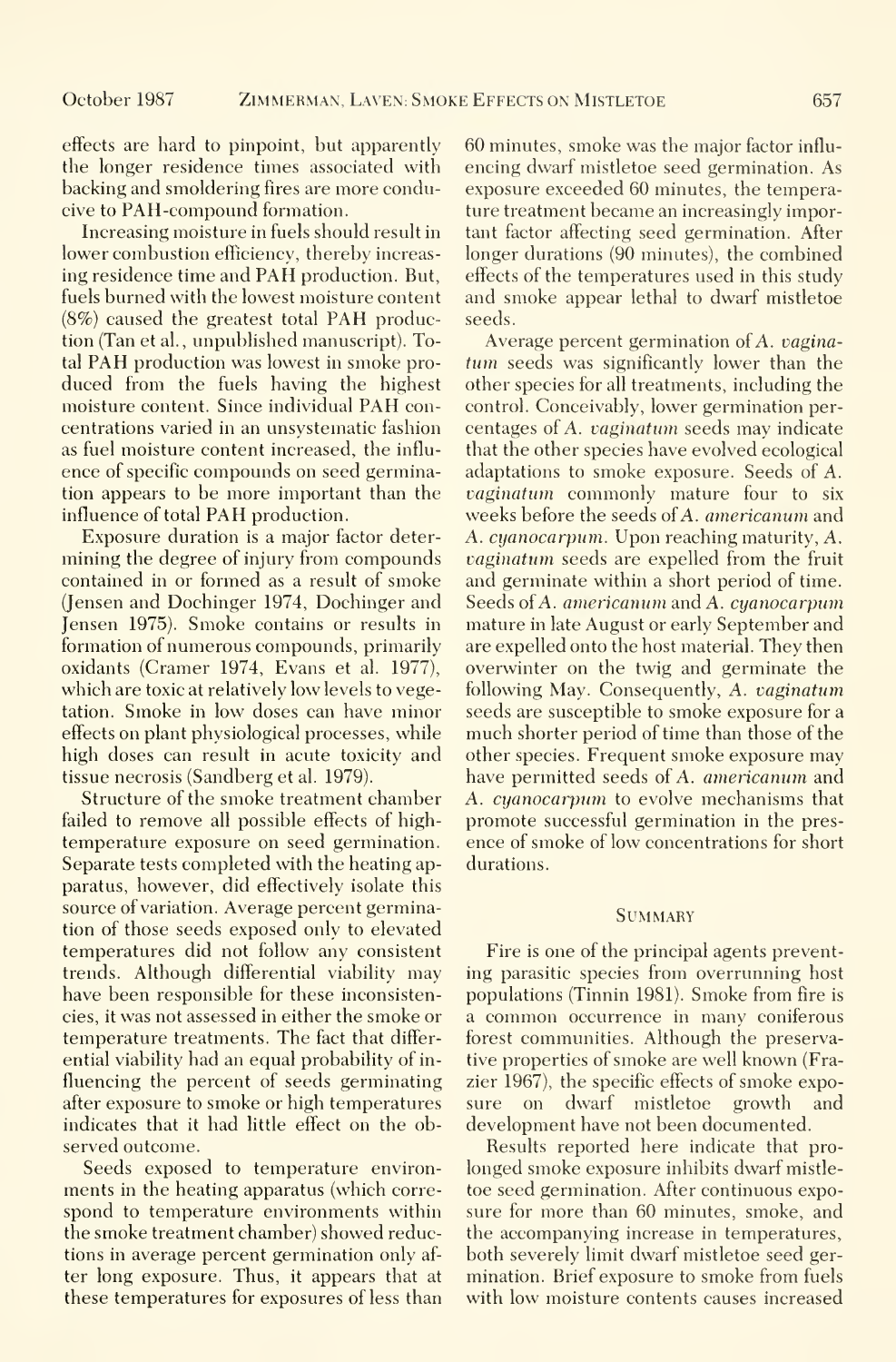germination of A. americanum seeds but has little effect on  $A. cyanocarpum$  and  $A. vagina$ tum seed germination.

Other relationships between fire and dwarf mistletoes are still not well understood. Fumigation of coniferous forests by smoke from wildfires may affect plant development, pollination, fruit maturation, and infection by dwarf mistletoes. Smoke may have secondary effects on these parasites by affecting host vigor.

Although this paper by no means addresses all of the relationships between fire and dwarf mistletoe, it does provide new ecological in formation concerning the effects of forest fuel smoke on dwarf mistletoe seed germination.

#### LITERATURE CITED

- ALEXANDER, M. E., AND F. G. HAWKSWORTH 1975. Wildland fires and dwarf mistletoes: a literature review of ecology and prescribed burning. USDA For. Serv. Gen. Tech. Kept. RM-14. Rocky Mtn. For. Range Expt. Sta., Fort Collins, Colorado. 12 pp.
- ARNO, S. F. 1976. The historical role of fire on the Bitterroot National Forest. USDA For. Serv. Res. Pap. INT-187. Intmtn. For. Range Expt. Sta., Ogden, Utah. 29 pp.
- Baranyay, J. A. 1970. Lodgepole pine dwarf mistletoe in Alberta. Canada Dept. Fish, and Forest., Canadian Forest. Serv. Publ. 1286. 22 pp.
- CRAMER, O. P. 1974. Air quality influences. In: Environmental effects of forest residues management in the Pacific Northwest. USDA For. Serv. Gen. Tech. Rept. PNW-24.
- DOCHINGER, L. S., AND K. F. JENSEN. 1975. Effects of chronic and acute exposure of sulfur dioxide on the growth of hybrid poplar cuttings. Environ. Pollut. 9; 219-229.
- Evans, L F., <sup>I</sup> A Weeks, A <sup>J</sup> Eccleston, and D R Packham. 1977. Photochemical ozone in smoke from prescribed burning of forests. Environ. Sci. Tech. 11:896-900.
- Frazier, W C, 1967. Food microbiology. McGraw-Hill Book Co. , New York. 537 pp.
- GILL, L. S., AND F. G. HAWKSWORTH. 1964. Dwarf mistletoe of lodgepole pine. USDA For, Pest Leafl. <sup>18</sup> (rev.). 7 pp.
- HARDISON, J. R. 1976. Fire and flame for plant disease control. Ann, Rev, Phytopathol, 14: 355-379,
- HAWKSWORTH, F. G. 1961. Dwarf mistletoe of ponderosa pine in the Southwest. USDA Tech, Bull. 1246, Washington, D,C. 112 pp.
- 1975. Dwarf mistletoe and its role in lodgepole pine ecosystems. Pages 342-358 in D. M. Baumgartner, ed.. Management of lodgepole pine ecosystems. Vol, 1, Washington State University, Pullman, October 1973.
- HAWKSWORTH, F. G., AND D. WIENS. 1972. Biology and classification of dwarf mistletoes (Arceuthobium). USDA Agric. Handb. 401. Washington, D, C. <sup>234</sup> pp.
- JENSEN, K. F., AND L. S. DOCHINGER. 1974. Responses of hybrid poplar cuttings to chronic and acute levels of ozone. Environ, Pollut, 6: 289-295,
- KNUTSON, D. M 1969. Effect of temperature and relative humidity on longevity of stored dwarf mistletoe seeds. Phytopathology 59: 1035 (abstract),
- KOONCE, A. L., AND L. F. ROTH 1980. The effects of prescribed burning on dwarf mistletoe in ponderosa pine. Pages 197-203 in Proc. Sixth Conf. on Fire and Forest Meteorol. Seattle, Washington,
- KORSTIAN, C. F., AND W. H. LONG. 1922. The western yellow pine mistletoe: effect on growth and suggestions for control. USDA Bull. 1112. Washington, D.C. 35 pp.
- LONG, W. H. 1922. Mistletoe and smelter smoke. Phytopathology 12: 535-536.
- MCBRIDE, J. R., AND R. D. LAVEN. 1976. Scars as an indicator of fire frequency in the San Bernardino Mountains, California, J, Forest, 74: 439-442,
- MCMAHON, C. K., AND S. N. TSOUKALAS. 1978. Polynuclear aromatic hydrocarbons in forest fire smoke. Pages 61-73 in P. W. Jones and R. I. Friedenthal, Carcinogens. Vol. 3, Polynuclear aromatic hydrocarbons. Raven Press, New York,
- PARMETER, J. R., JR., AND B. UHRENHOLDT. 1975. Some effects of pine needle or grass smoke on fungi. Phytopathology 65: 28-31.
- SANDBERG, D. V., J. M. PIEROVICH, D. G. FOX, AND E. W. Ross. 1979, Effects of fire on air: a state-of-knowl edge review. USDA For. Serv. Gen. Tech. Rept. WO-9. Washington, D.C. 40 pp.
- SCHARPF, R. F., AND J. R. PARMETER, JR. 1962. The collection, storage, and germination of seeds of a dwarf mistletoe. J. Forest. 60: 551-552.
- SMITH, W. H. 1981. Air pollution and forests. Springer-Verlag, Inc., New York. 379 pp.
- STOKES, M. A., AND J. H. DIETERICH. 1980. Proceedings of the fire history workshop, USDA For. Serv, Gen, Tech, Rept, RM-81, Rocky Mtn. For. Range Expt. Sta., Fort Collins, Colorado.
- TAN, Y L., J. F. QUANCI, R. D. BORYS, AND M J. QUANCI. 1985, Polynuclear aromatic hydrocarbons and smoke particulates from wood and duff burning. Unpublished manuscript in file of U.S. Depart ment of Energy, Environmental Measurements Laboratory, New York, New York.
- TAN, Y. L., J. F. QUANCI, M. J. QUANCI, AND R. D. BORYS. 1985. Polynuclear aromatic hydrocarbons in duff burning particulates. Page 555, abstract. Proc. 33d Ann. Conf. on Mass Spectrometry and Allied Topics,
- TINNIN, R. O. 1981. Interrelationships between *Arceutho*bium and its hosts, Amer. Midi. Nat. 106: 126- 1,32,
- Weaver, H 1951. Fire as an ecological factor in the south-western pine forests. J. Forest. 49: 93-98.
- WEIR, J. R. 1916. Mistletoe injury to conifers in the Northwest, USDA Bull, 360. Washington, D.C. <sup>39</sup> pp.